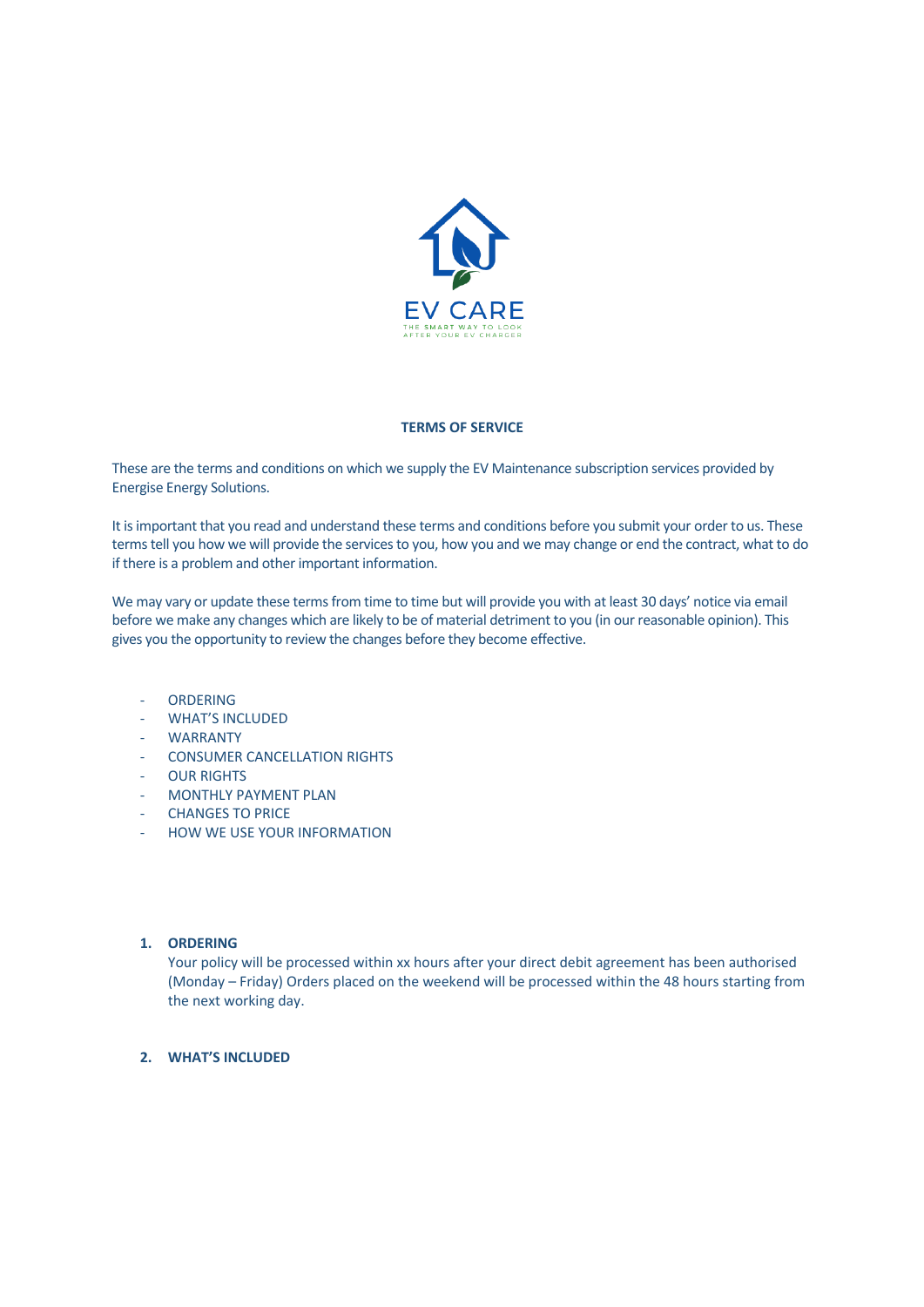| Product term 12 Month Subscription<br>Product Cost £175 annual or £15.99 per month (12 month contract). |                              |             | <b>Monthly</b>          | One upfront   |
|---------------------------------------------------------------------------------------------------------|------------------------------|-------------|-------------------------|---------------|
| Prices are shown per socket                                                                             |                              |             | <b>Subscription fee</b> | payment       |
|                                                                                                         |                              |             | £15.99                  | £175          |
|                                                                                                         |                              |             |                         | (Save £15.99) |
|                                                                                                         |                              |             |                         |               |
| <b>Annual Test &amp;</b><br>$\bullet$                                                                   | 1 annual test and inspection | <b>FREE</b> | $\checkmark$            | $\checkmark$  |
| Inspection                                                                                              | per 12 months.               |             |                         |               |
| <b>Update EVCP to</b><br>۰                                                                              |                              |             |                         |               |
| latest software<br>version (where                                                                       |                              |             |                         |               |
| applicable)                                                                                             |                              |             |                         |               |
| <b>Assistance with app</b>                                                                              |                              |             |                         |               |
| user interface<br><b>Reconnect EVCP to</b><br>۰                                                         |                              |             |                         |               |
| Wi-Fi when new                                                                                          |                              |             |                         |               |
| routers have been<br>installed                                                                          |                              |             |                         |               |
| <b>Review fault log</b>                                                                                 |                              |             |                         |               |
| history (where                                                                                          |                              |             |                         |               |
| applicable) and<br>diagnose issues                                                                      |                              |             |                         |               |
| where possible                                                                                          |                              |             |                         |               |
| <b>Check the IP ratings</b><br>have been                                                                |                              |             |                         |               |
| maintained and not                                                                                      |                              |             |                         |               |
| failed due to wear                                                                                      |                              |             |                         |               |
| and tear allowing<br>water ingress                                                                      |                              |             |                         |               |
| <b>Ensure load</b><br>$\bullet$                                                                         |                              |             |                         |               |
| management is<br>correctly set and                                                                      |                              |             |                         |               |
| still operational                                                                                       |                              |             |                         |               |
| Confirm<br>٠                                                                                            |                              |             |                         |               |
| connectivity of<br><b>EVCP</b>                                                                          |                              |             |                         |               |
| <b>Functional check of</b><br>٠                                                                         |                              |             |                         |               |
| <b>EVCP operation</b><br><b>Replace failed</b><br>$\bullet$                                             |                              |             |                         |               |
| components                                                                                              |                              |             |                         |               |
| external of the<br><b>EVCP</b>                                                                          |                              |             |                         |               |
| <b>Checks to External</b>                                                                               |                              |             |                         |               |
| <b>EV charger safety</b>                                                                                |                              |             |                         |               |
| devices are<br>operating withing                                                                        |                              |             |                         |               |
| the required time                                                                                       |                              |             |                         |               |
| frames<br>$\bullet$                                                                                     |                              |             |                         |               |
| <b>Check Circuit safety</b><br>devices operating                                                        |                              |             |                         |               |
| as required                                                                                             |                              |             |                         |               |
| <b>Simulate various</b><br>faults to ensure                                                             |                              |             |                         |               |
| correct operation of                                                                                    |                              |             |                         |               |
| internal EVCP                                                                                           |                              |             |                         |               |
| protection devices<br><b>Check all</b><br>۰                                                             |                              |             |                         |               |
| connections have                                                                                        |                              |             |                         |               |
| remained tightened<br>to the required                                                                   |                              |             |                         |               |
| torque settings as                                                                                      |                              |             |                         |               |
| required by<br>manufacturer                                                                             |                              |             |                         |               |
| <b>Assistance with</b>                                                                                  |                              |             |                         |               |
| additional charger                                                                                      |                              |             |                         |               |
| or accessories                                                                                          |                              |             |                         |               |
|                                                                                                         |                              |             |                         |               |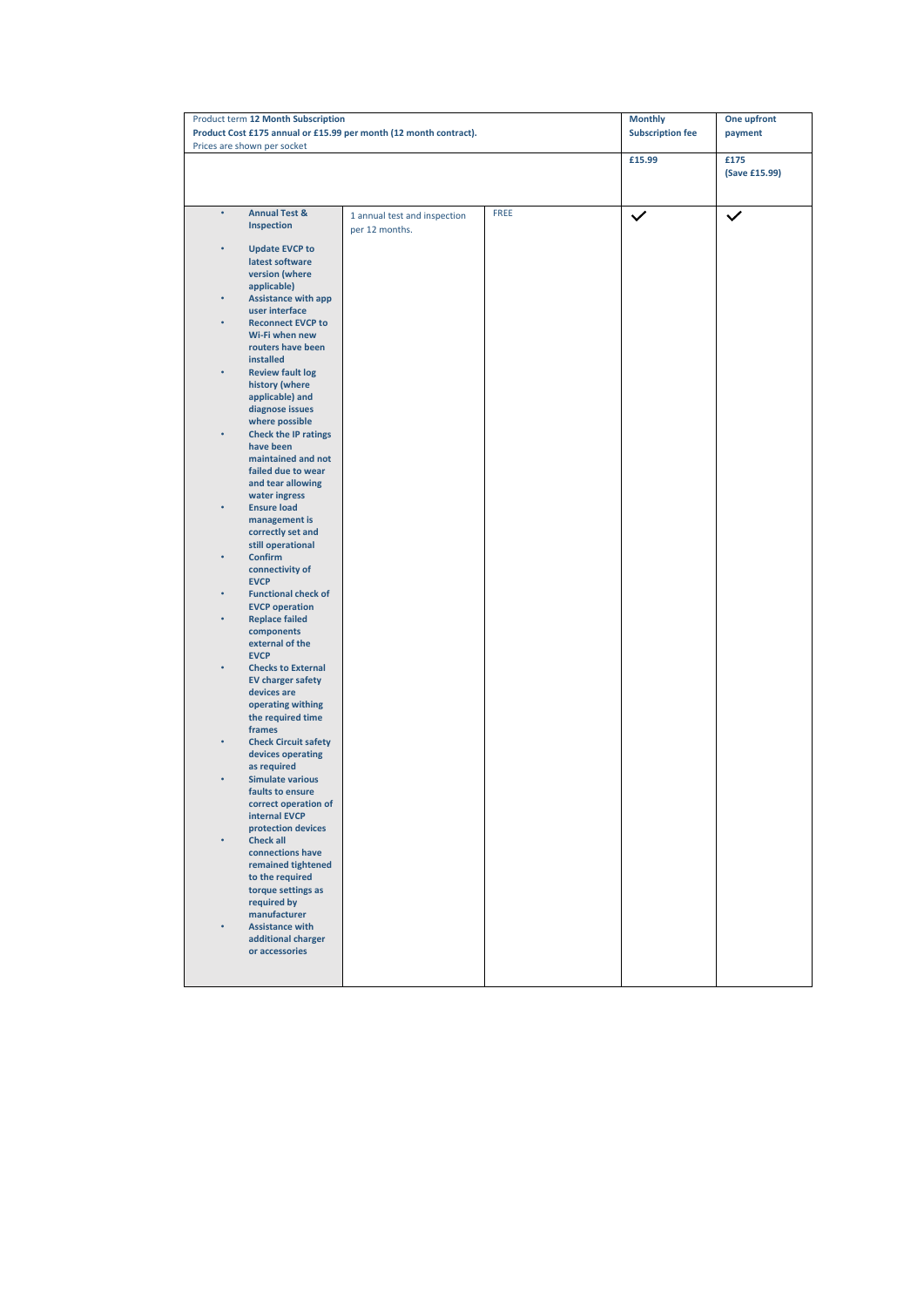| <b>Customer Query Support</b><br>[via video call or telephone]<br>Access between the hours of<br>8.00-17.00pm, Monday - Friday.                           | Unlimited | <b>FREE</b>                                                                                  |              |   |
|-----------------------------------------------------------------------------------------------------------------------------------------------------------|-----------|----------------------------------------------------------------------------------------------|--------------|---|
| <b>Expert Technical Support via</b><br>video call or telephone.<br>Monday - Friday: 8.00am-<br>17.00pm                                                    | Unlimited | <b>FREE</b>                                                                                  |              |   |
| <b>Urgent Expert EV Site Visits</b><br>within 48 business hours (08.00-<br>17.00) Monday - Friday<br>(excluding Bank Holidays) 1 hour<br>call out window. | Unlimited | FREE*<br>*Dependant on the call out<br>costs may vary if extra works<br>are required.        | $\checkmark$ | ◡ |
| Call out for 3 <sup>rd</sup> party damage<br>(excluding Bank Holidays)                                                                                    | Unlimited | Fee + hourly rate = $£200$ for<br>1 <sup>st</sup><br>the<br>hour $+$<br>£65/hr<br>thereafter | $\checkmark$ |   |

| <b>Product term :36 Month Subscription</b>                        |                          |                                        | <b>Monthly Subscription fee</b> | One upfront payment |                    |
|-------------------------------------------------------------------|--------------------------|----------------------------------------|---------------------------------|---------------------|--------------------|
| Product Cost £480 annual or £14.99 per month (36 month contract). |                          |                                        |                                 |                     |                    |
| Prices are shown per socket                                       |                          |                                        |                                 |                     |                    |
|                                                                   |                          |                                        |                                 | £14.99              | £480               |
|                                                                   |                          |                                        |                                 |                     | <b>Save £59.64</b> |
|                                                                   |                          |                                        |                                 |                     | (4 MONTHS FREE)    |
| $\bullet$                                                         | <b>Annual Test &amp;</b> |                                        | FREE                            |                     |                    |
|                                                                   | Inspection               | 1 annual test and<br>inspection per 12 |                                 | $\checkmark$        | $\checkmark$       |
|                                                                   |                          | months. Will take place                |                                 |                     |                    |
|                                                                   | What's                   |                                        |                                 |                     |                    |
|                                                                   | included:                |                                        |                                 |                     |                    |
|                                                                   | <b>Clean</b>             |                                        |                                 |                     |                    |
|                                                                   | <b>Update EVCP</b>       |                                        |                                 |                     |                    |
|                                                                   | to latest<br>software    |                                        |                                 |                     |                    |
|                                                                   | version                  |                                        |                                 |                     |                    |
|                                                                   | (where                   |                                        |                                 |                     |                    |
|                                                                   | applicable)              |                                        |                                 |                     |                    |
|                                                                   | <b>Assistance</b>        |                                        |                                 |                     |                    |
|                                                                   | with app user            |                                        |                                 |                     |                    |
|                                                                   | interface                |                                        |                                 |                     |                    |
|                                                                   | <b>Reconnect</b>         |                                        |                                 |                     |                    |
|                                                                   | <b>EVCP to Wi-Fi</b>     |                                        |                                 |                     |                    |
|                                                                   | when new                 |                                        |                                 |                     |                    |
|                                                                   | routers have<br>been     |                                        |                                 |                     |                    |
|                                                                   | installed                |                                        |                                 |                     |                    |
|                                                                   | <b>Review fault</b>      |                                        |                                 |                     |                    |
|                                                                   | log history              |                                        |                                 |                     |                    |
|                                                                   | (where                   |                                        |                                 |                     |                    |
|                                                                   | applicable)              |                                        |                                 |                     |                    |
|                                                                   | and diagnose             |                                        |                                 |                     |                    |
|                                                                   | issues where             |                                        |                                 |                     |                    |
|                                                                   | possible                 |                                        |                                 |                     |                    |
|                                                                   | <b>Check the IP</b>      |                                        |                                 |                     |                    |
|                                                                   | ratings have             |                                        |                                 |                     |                    |
|                                                                   | been<br>maintained       |                                        |                                 |                     |                    |
|                                                                   | and not                  |                                        |                                 |                     |                    |
|                                                                   | failed due to            |                                        |                                 |                     |                    |
|                                                                   | wear and                 |                                        |                                 |                     |                    |
|                                                                   | tear allowing            |                                        |                                 |                     |                    |
|                                                                   | water ingress            |                                        |                                 |                     |                    |
|                                                                   | <b>Ensure load</b>       |                                        |                                 |                     |                    |
|                                                                   | management               |                                        |                                 |                     |                    |
|                                                                   | is correctly             |                                        |                                 |                     |                    |
|                                                                   | set and still            |                                        |                                 |                     |                    |
|                                                                   | operational              |                                        |                                 |                     |                    |
|                                                                   | Confirm<br>connectivity  |                                        |                                 |                     |                    |
|                                                                   | of EVCP                  |                                        |                                 |                     |                    |
|                                                                   | <b>Functional</b>        |                                        |                                 |                     |                    |
|                                                                   | check of                 |                                        |                                 |                     |                    |
|                                                                   | <b>EVCP</b>              |                                        |                                 |                     |                    |
|                                                                   | operation                |                                        |                                 |                     |                    |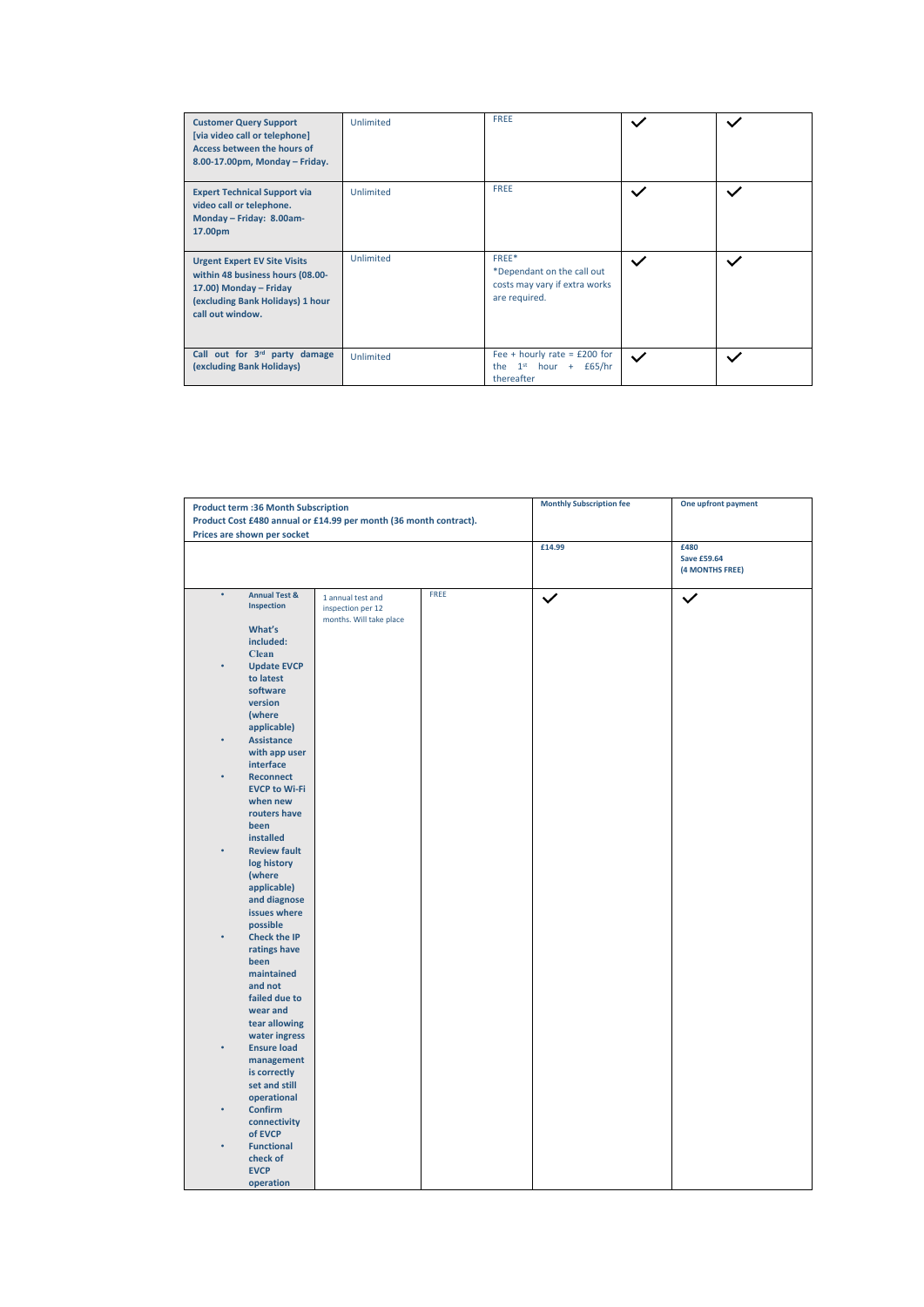| $\bullet$<br>Replace<br>failed<br>components<br>external of<br>the EVCP<br><b>Checks to</b><br><b>External EV</b><br>charger<br>safety<br>devices are<br>operating<br>withing the<br>required<br>time frames<br><b>Check Circuit</b><br>safety<br>devices<br>operating as<br>required<br><b>Simulate</b><br>various faults<br>to ensure<br>correct<br>operation of<br>internal EVCP<br>protection<br>devices<br><b>Check all</b><br>connections<br>have<br>remained<br>tightened to<br>the required<br>torque<br>settings as<br>required by<br>manufacturer<br><b>Assistance with additional</b><br>charger or accessories |                                           |                                                                                       |              |
|----------------------------------------------------------------------------------------------------------------------------------------------------------------------------------------------------------------------------------------------------------------------------------------------------------------------------------------------------------------------------------------------------------------------------------------------------------------------------------------------------------------------------------------------------------------------------------------------------------------------------|-------------------------------------------|---------------------------------------------------------------------------------------|--------------|
| <b>Customer Query Support</b><br>[via video call or telephone]<br>Access between the hours of<br>8.00-17.00pm, Monday-<br>Friday.                                                                                                                                                                                                                                                                                                                                                                                                                                                                                          | Unlimited                                 | FREE                                                                                  | $\checkmark$ |
| <b>Expert Technical Support via</b><br>video call or telephone.<br>Monday - Friday: 8.00am-<br>17.00pm                                                                                                                                                                                                                                                                                                                                                                                                                                                                                                                     | Unlimited                                 | FREE                                                                                  |              |
| <b>Urgent Expert EV Site Visits</b><br>within 48 business hours<br>(08.00-17.00) Monday - Friday<br>(excluding Bank Holidays) 1<br>hour call out window.                                                                                                                                                                                                                                                                                                                                                                                                                                                                   | <b>Unlimited</b>                          | FREE*<br>*Dependant on the call<br>out costs may vary if extra<br>works are required. |              |
| Call out for 3rd party damage<br>(excluding Bank Holidays)                                                                                                                                                                                                                                                                                                                                                                                                                                                                                                                                                                 | Unlimited                                 | Fee + hourly rate = £200 for<br>the $1^{st}$ hour + £65/hr<br>thereafter              |              |
| £100 contribution to wear and<br>tear                                                                                                                                                                                                                                                                                                                                                                                                                                                                                                                                                                                      | Claimed once after 12<br>months of policy | FREE                                                                                  |              |
|                                                                                                                                                                                                                                                                                                                                                                                                                                                                                                                                                                                                                            |                                           |                                                                                       |              |

# **3. WARRANTY**

The warranty is between the end user and the charge point manufacturer. Vandalism, misuse, or abuses are excluded from the warranty service. We encourage you to register your Charging Product with the manufacturer of the charger.